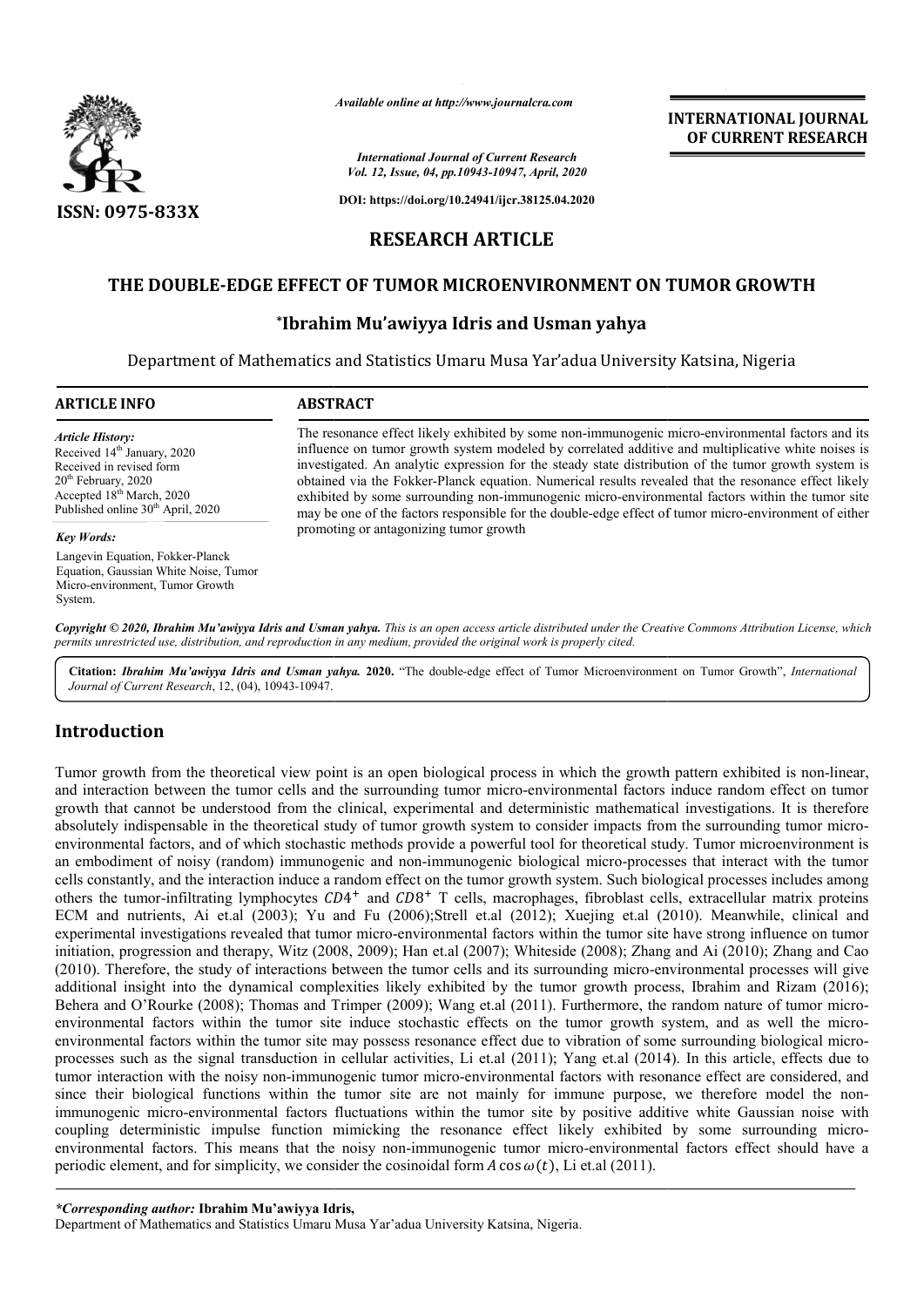Moreover, A is the amplitude of the periodic impulse signal and  $\omega$  is the frequency. In our case, we assumed that the frequency of the coupled impulse signal is negligible, i.e.,  $\omega \rightarrow 0$ , hence there is enough time for the system to reach the steady state. Therefore, since the tumor micro-environmental factors are non-immunogenic, then the tumor response is a random process which consequence generates a multiplicative noise on the tumor growth system. Thus, the additive and multiplicative noises are correlated having originated from the same source, Fulinski and Telejko (1991).

### **Model Description**

The theoretical model equation for the tumor growth system subject to non-immunogenic tumor micro-environmental factors with micro-environmental resonance effect is given by

$$
\dot{x}(t) = f(x) + \cos Ax \eta(t) + \cos A \zeta(t),\tag{1}
$$

where in Eq. (1),  $f(x)$  is the logistic growth model,  $\zeta(t)$  is the positive additive noise term representing the surrounding noisy non-immunogenic microenvironmental factors effect within the tumor site coupled with additional deterministic impulse function mimicking the micro-environmental resonance effect, and  $\eta(t)$  is the multiplicative noise term representing tumor response to the surrounding non-immunogenic tumor micro-environmental factors and micro-environmental resonance effects respectively with the following statistical properties, in addition to the fact that both the stochastic forces  $\eta(t)$  and  $\zeta(t)$  are zero-mean processes, thus

$$
\langle \eta(t)\eta(t')\rangle = 2\alpha \cos A\delta(t-t'),\tag{2}
$$

$$
\langle \zeta(t)\zeta(t')\rangle = 2\theta \cos A\delta(t - t')\,. \tag{3}
$$

The additive and multiplicative noises in Eq. (2) and Eq. (3) above are correlated with white cross-correlation

$$
\langle \zeta(t)\eta(t') \rangle = \langle \eta(t)\zeta(t') \rangle = 2\lambda \sqrt{\alpha \theta} \cos A \delta(t - t')
$$
\n(4)

where  $\alpha$  and  $\theta$  are the strengths of multiplicative and additive noises respectively, and  $\lambda$  is the strength of the correlation between the multiplicative noise and additive noise under the condition that  $\lambda$  lies within the interval of absolutely zero correlation to perfect correlation  $0 \leq \lambda < 1$ . Therefore, since one of the stochastic terms in the tumor model as given in Eq. (1) is multiplicative, i.e.,  $x\eta(t)$ , then a chosen stochastic interpretation is required for solution, and hence we define the following transformation to Stratonovich interpretation

$$
\dot{x}(t) = f(x) + G(x)\Gamma(t),\tag{5}
$$

such that

$$
G(x)\Gamma(t) = A\cos x\eta(t) + A\cos\zeta(t),\tag{6}
$$

where  $\Gamma(t)$  is a Gaussian white noise and A is the amplitude of the associated deterministic periodic force, further,  $\Gamma(t)$  has the following statistical properties

$$
\langle \Gamma(t) \rangle = 0, \tag{7}
$$

$$
\langle \Gamma(t)\Gamma(t')\rangle = 2\delta(t-t').\tag{8}
$$

Let the two time correlation of  $G(x)\Gamma(t)$  in Eq. (5) be equivalent to the two time correlation of the stochastic terms A cos  $x\eta(t)$  + A cos  $\zeta(t)$  in Eq. (6). To achieve this, we drop the component of deterministic force and square both sides of Eq. (1) and take the ensemble average, thus

$$
\langle \left( G(x)\Gamma(t) \right)^2 \rangle = \langle (x\eta(t) + \zeta(t))^2 \rangle, \tag{9}
$$

$$
G(x)^{2}\langle \Gamma(t)\Gamma(t')\rangle = x^{2}\langle \eta(t)\eta(t')\rangle + x\langle \eta(t)\zeta(t')\rangle + x\langle \zeta(t)\eta(t')\rangle + \langle \zeta(t)\zeta(t')\rangle, \qquad (10)
$$

substituting Eq's.  $(2)$ ,  $(3)$ ,  $(4)$  and  $(8)$  into Eq.  $(10)$  and bringing back the component of the deterministic force, we have

$$
2G(x)^{2}\delta(t-t') = 2\alpha A \cos x^{2} \delta(t-t') + 4\lambda \sqrt{\alpha \theta} A \cos x \delta(t-t') + 2A \cos \theta \delta(t-t') \quad . \tag{11}
$$

Finally, an explicit expression for the diffusion term is obtained as

$$
G(x) = \sqrt{\alpha A} \cos x^2 + 2\lambda \sqrt{\alpha \theta} A \cos x + A \cos \theta
$$
 (12)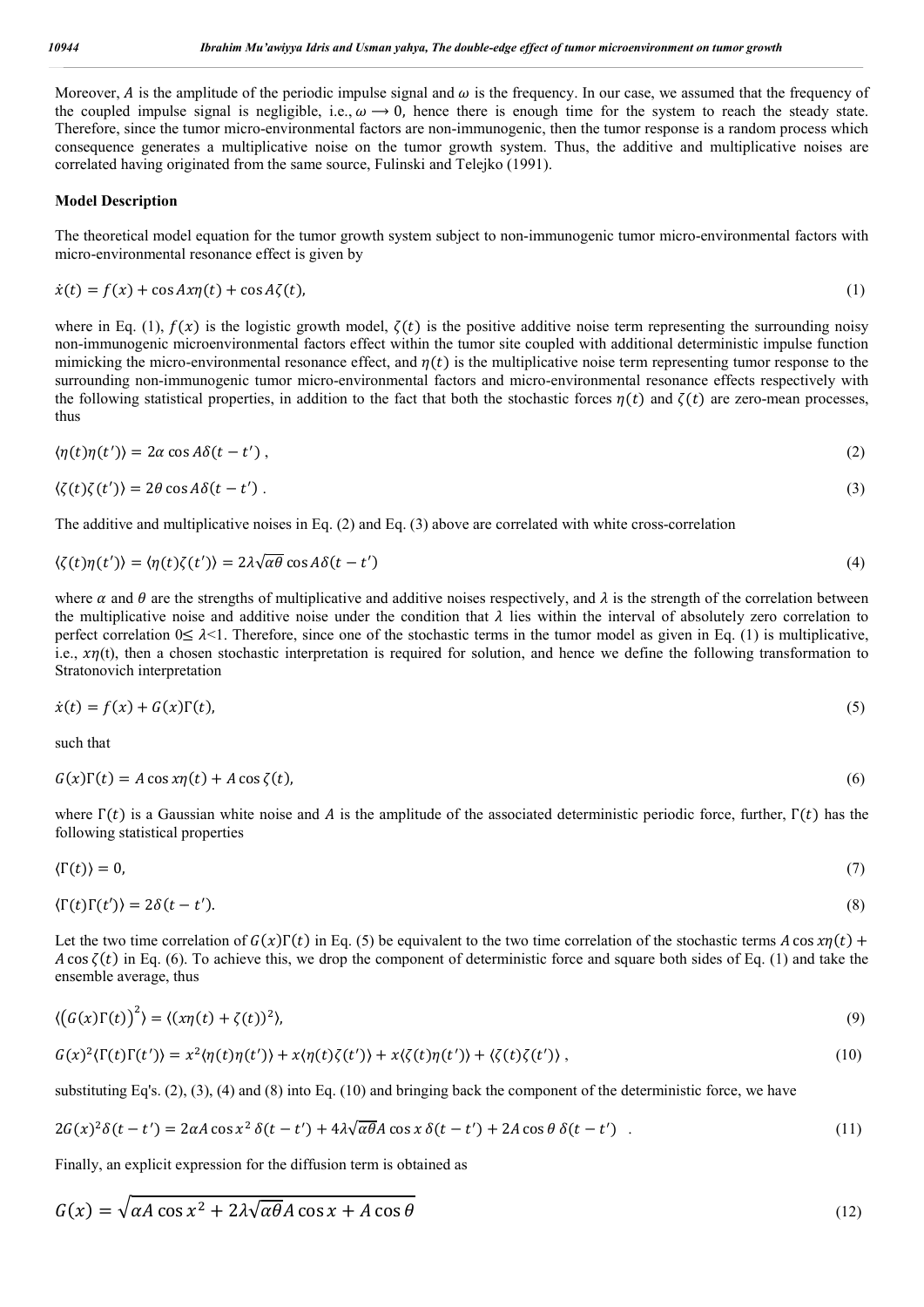#### **3 Steady State Distribution with Resonance Effect**

The underlying transition probability  $\rho(x,t|x_0,t_0)$  for the realizations of the stochastic forces  $\eta(t)$  and  $\zeta(t)$  in Eq. (1) satisfies the Fokker Planck equation interpreted in the sense of Stratonovich. Therefore, the drift and diffusion terms  $A(x)$  and  $B(x)$  for the tumor growth system are respectively given by

$$
A(x) = G(x) \frac{d}{dx} G(x),\tag{13}
$$

$$
= ax - bx^2 + \alpha x - \alpha A \sin Ax - \lambda \sqrt{\alpha \theta} \sin A, \tag{14}
$$

$$
B(x) = \alpha A \cos x^2 + 2\lambda \sqrt{\alpha \theta} A \cos x + A \cos \theta. \tag{15}
$$

Where, Eq. (14) is the noise-induced drift and Eq. (15) is the diffusion. Thus, the probability current density (probability flux) for the tumor growth system is given by

$$
J(x) = \left(ax - bx^2 + \alpha x - \alpha A \sin Ax - \lambda \sqrt{\alpha \theta} \sin A\right) \rho(x, t) - \left(\alpha A \cos x^2 + 2\lambda \sqrt{\alpha \theta} A \cos x + A \cos \theta\right) \frac{\partial \rho(x, t)}{\partial x}.
$$
 (16)

Therefore, at steady state the rate of change of probability density with time is constant, and therefore the probability current density is constant independent of the state variable  $x$ , and integrating ones we have

$$
\left(ax - bx^2 + \alpha x - \alpha A \sin Ax - \lambda \sqrt{\alpha \theta} \sin A\right)\rho_{st}(x) + \left(\alpha A \cos x^2 + 2\lambda \sqrt{\alpha \theta} A \cos x + A \cos \theta\right)\frac{\partial \rho_{st}(x)}{\partial x} = 0. \tag{17}
$$

The steady state distribution for the tumor growth system is obtained by solving Eq. (17) with reflecting boundary condition, Gardiner (1985); Risken(1996). Hence, the steady state distribution for the tumor growth system is given as

$$
\rho_{st}(x) = NB(x)^{-\frac{1}{2}} exp\left[-\frac{U(x)}{\alpha \cos A}\right],\tag{18}
$$

where  $B(x)$  is the diffusion coefficient and  $U(x)$  is an effective potential given by

$$
U(x) = bx + L_1 \ln \left| \left( \frac{\alpha x + \lambda \sqrt{\alpha \theta}}{\sqrt{\alpha \theta (1 - \lambda^2)}} \right)^2 + 1 \right| - L_2 \tan^{-1} \left( \frac{\alpha x + \lambda \sqrt{\alpha \theta}}{\sqrt{\alpha \theta (1 - \lambda^2)}} \right), \tag{20}
$$

and  $L_1$  and  $L_2$  in Eq. (20) are respectively given by

$$
L_1 = \frac{\alpha(1-\sin A) + \alpha + 2\lambda b \sqrt{\frac{\theta}{\alpha}}}{2},\tag{21}
$$

$$
L_2 = \frac{\left[\alpha(1-\sin A) + \alpha + 2\lambda b \sqrt{\frac{\theta}{\alpha}}\right] \lambda \sqrt{\frac{\theta}{\alpha}} - \lambda \sqrt{\alpha \theta} \sin A - \frac{b}{\alpha \theta}}{\sqrt{\frac{\theta(1-\lambda^2)}{\alpha}}}.
$$
\n(22)

Moreover, A is the amplitude of the deterministic periodic impulse function and  $N$  is the normalization constant.

#### **Numerical Results and Discussion**

We make the numerical simulation of Eq. (18), and Figure1 depict the effect of the surrounding micro-environmental resonance on the steady state distribution  $\rho_{st}(x)$ , it is observed that the amplitude of the micro-environmental resonance affects the extrema of the steady state distribution  $\rho_{st}(x)$  directly but in a rather alternating manner with increasing amplitude strength A. This behavior indicates that the resonance effect which is as a result of the surrounding non-immunogenic micro-environmental factors vibrating with the same natural frequency as the frequency of some micro-processes within the tumor microenvironment(such as the signal transduction in cellular activity and molecular signaling pathways) may affect tumor growth systematically.

In addition, it is observed from Figure2 that keeping the amplitude parameter low at  $A = 1.0$ , then varying the tumor response parameter  $\alpha$  cause the extrema of the steady state distribution  $\rho_{st}(x)$  to shift from large tumor population to small tumor population. Figure3 depict the same result as in Figure2 but with increased value  $A$ , i.e.,  $A = 5.0$ , it is observed that the pattern alternate, instead the extrema of the steady state distribution  $\rho_{st}(x)$  shift from small tumor population to large tumor population systematically. Moreover, Figure4 also depict the same result with relatively higher value of A, i.e.,  $A = 8.0$ , it is observed that similar pattern for the effect of tumor response parameter  $\alpha$  on the steady state distribution  $\rho_{st}(x)$  as in Figure2 is recovered. This shows that the associated micro environmental resonance may be one of the factors responsible for the double-edge effect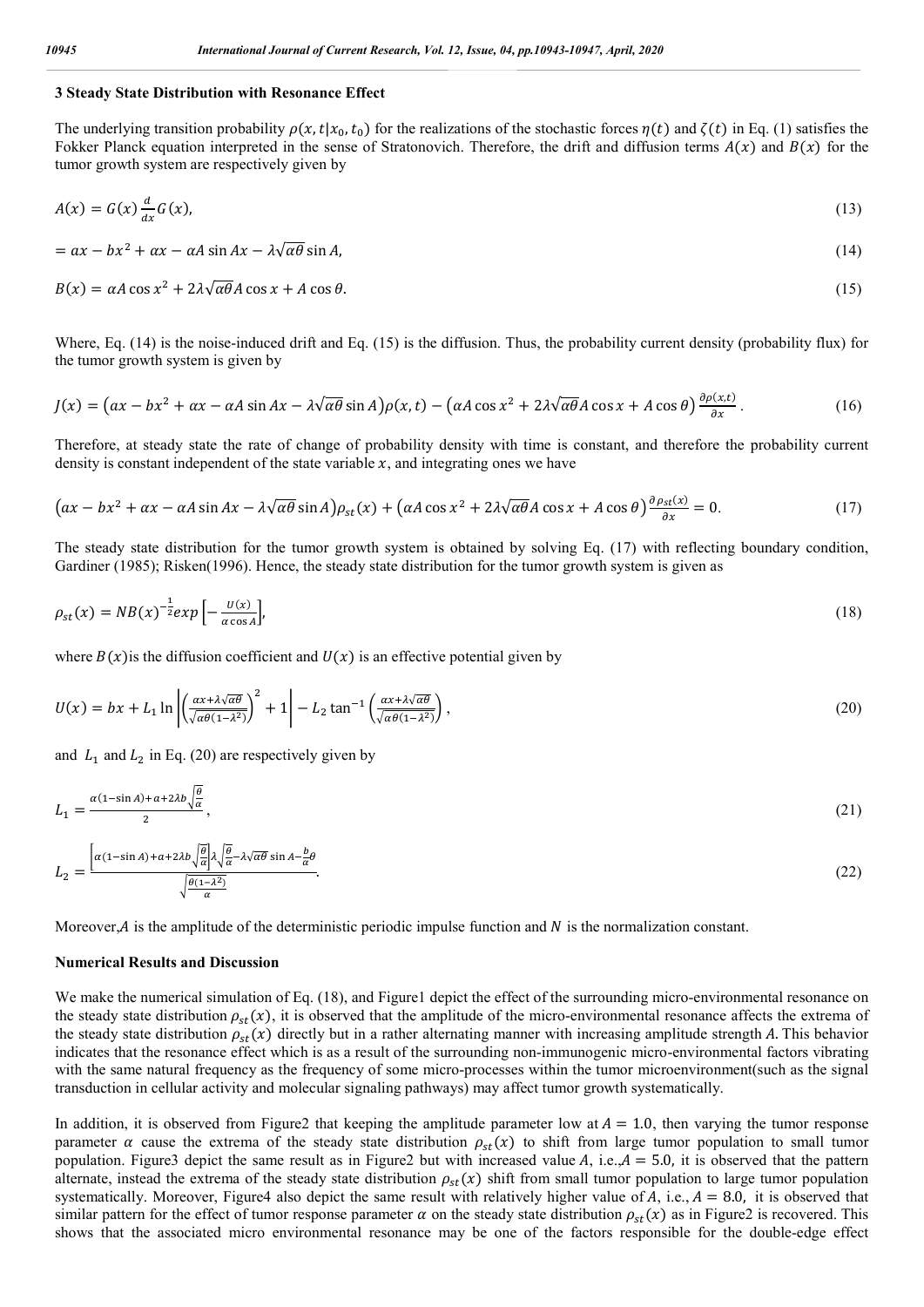exhibited by tumor micro-environmental factors, because some tumor micro-environmental factors play opposing roles in tumor progression by either enhancing growth or alternatively antagonizing growth, Witz (2008).



#### **Summary and Conclusion**

In this paper, tumor response to the resonance effect likely exhibited by some surrounding non-immunogenic micro-environmental factors which is due to their vibrations with the same natural frequency as the vibrations of some surrounding biological microprocesses within the tumor site. Moreover, the resonance effect likely exhibited by some surrounding non-immunogenic tumor micro-environmental factors within the immediate neighborhood of tumor cells is modeled by additive noise  $\eta(t)$  with strength  $\theta$ coupled with deterministic impulse function A cos  $\omega(t)\omega \to 0$ , and the tumor cells respond by generating a multiplicative noise  $\zeta(t)$  with strength  $\alpha$ , and the driven noises are correlated with white cross-correlation  $\lambda$ . The steady state distribution  $\rho_{st}(x)$  for the tumor growth system is obtained via the Fokker-Planck equation, and numerical result show that the resonance effect likely exhibited by some surrounding non-immunogenic micro-environmental factors within the tumor site may be one of the factor responsible for the double-edge effect of tumor microenvironment. Since a highly heterogeneous tumor has the potential to adapt to any microenvironment, therefore, understanding how interactions between the growing tumor and its immediate microenvironment will unravel many complex mechanisms of tumor development.

#### **Acknowledgement**

The authors acknowledge support from tetfund intervention Federal Republic of Nigeria, and support from the Department of Mathematics and Statistics Umaru Musa Yar'adua University Katsina, Nigeria.